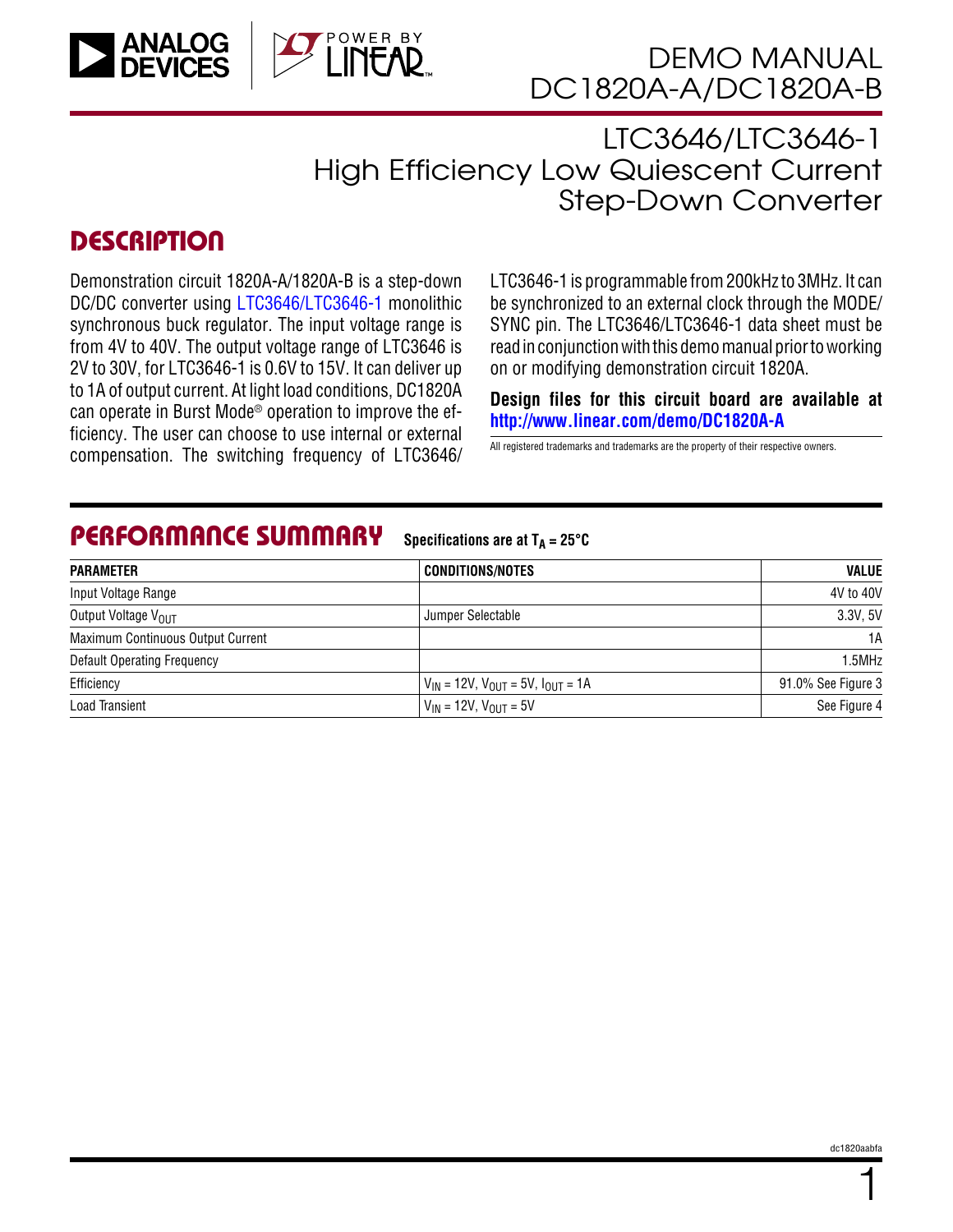# QUICK START PROCEDURE

Demonstration circuit 1820A is an easy way to evaluate the performance of the LTC3646/LTC3646-1. Please refer to Figure 1 for proper measurement equipment setup and follow the procedure below:

1. Place jumpers in the following positions for a typical application:

| <b>MODE</b> | <b>EXTVCC</b> | RUN | V <sub>OUT</sub> SELECT |
|-------------|---------------|-----|-------------------------|
| FCC<br>ั∪∪  | GNG           | ΟN  | 3.3\                    |

- 2. With power off, connect the input power supply, load and meters as shown in Figure 1. Preset the load to 0A and  $V_{IN}$  supply to be OV.
- 3. Turn on the power at the input. Increase VIN to 12V **(Do not hot-plug the input supply or apply more than the rated maximum voltage of 40V to the board or the part may be damaged)**. The output voltage should be regulated and deliver the selected output voltage  $\pm 2\%$ .
- 4. Vary the input voltage from 4V to 40V and adjust the load current from 0A to 1A. Observe the output voltage regulation, ripple voltage, efficiency, and other parameters.
- 5. Tomeasureinputoroutputripple, pleaserefertoFigure 2 for proper measurement setup.



**Figure 1. Proper Measurement Equipment Setup**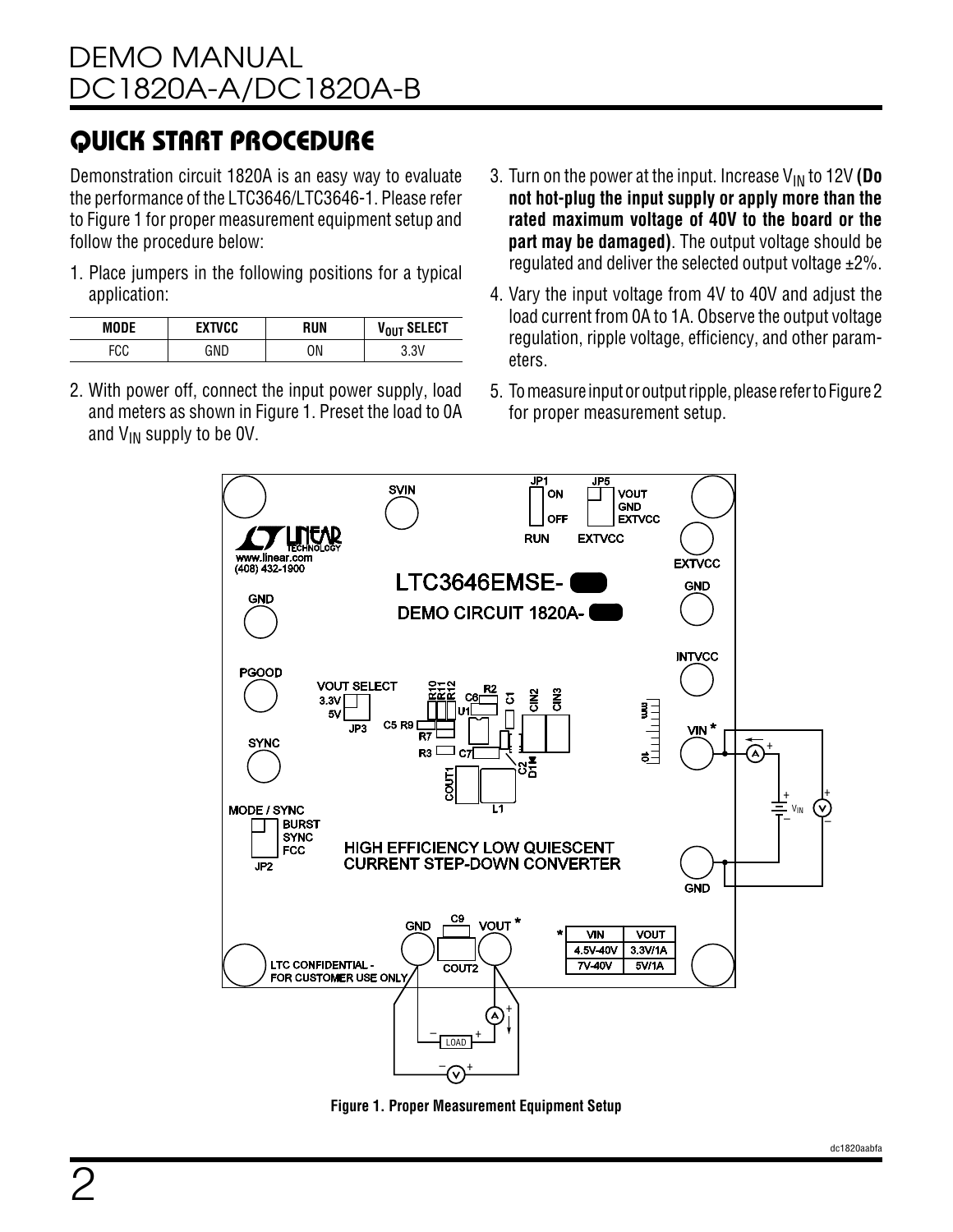## QUICK START PROCEDURE



INPUT OR OUTPUT CAPACITOR

**Figure 2. Measuring**  $V_{IN}$  **or**  $V_{OUT}$  **Ripple** 



**Figures 3a and 3b. Measured DC1820A Efficiency at Different V<sub>IN</sub> and V<sub>OUT</sub> (Burst Mode Operation Enabled)** 





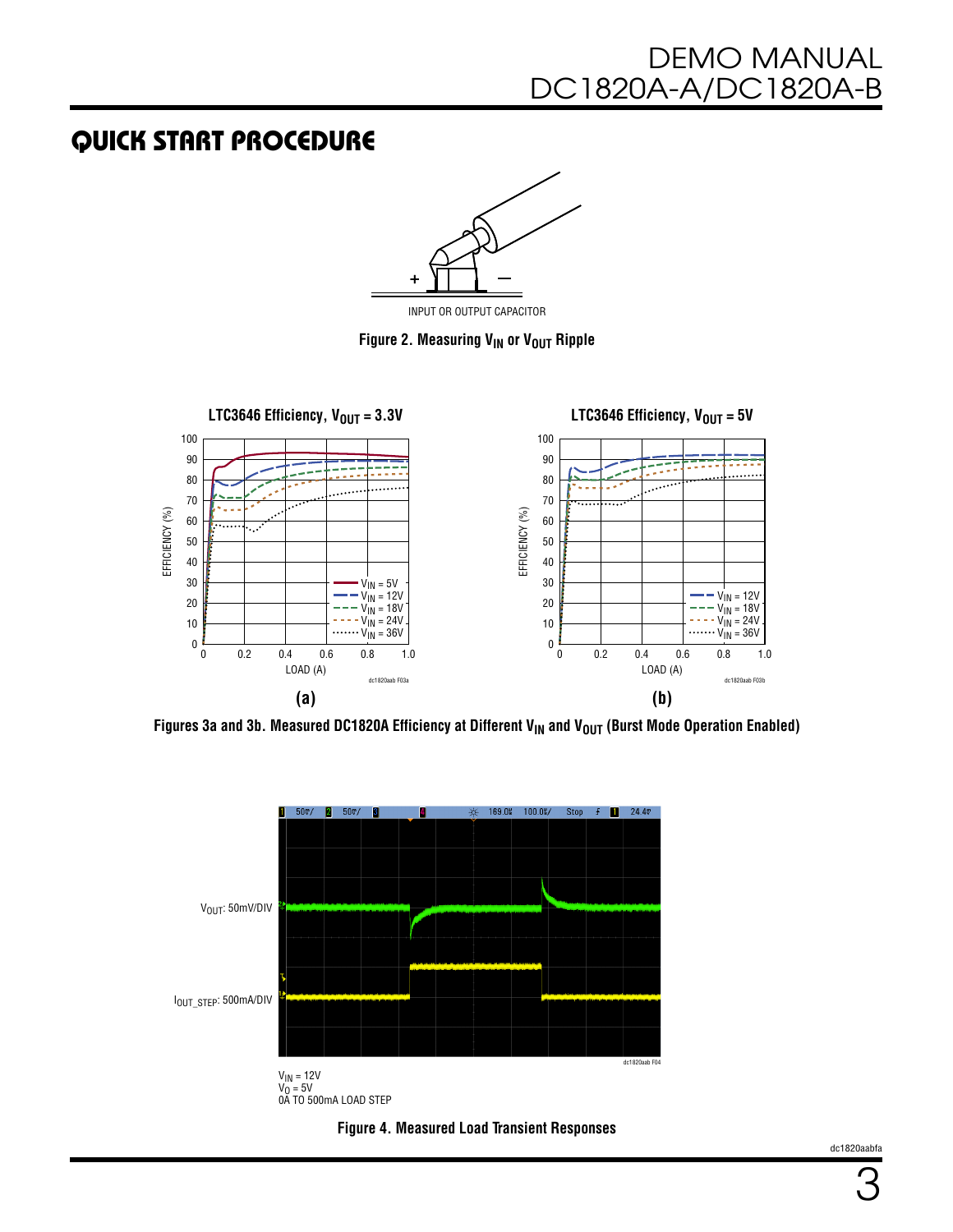## PARTS LIST

| <b>ITEM</b>    |                                    | QTY   REFERENCE                                 | <b>PART DESCRIPTION</b>                                          | <b>MANUFACTURER/PART NUMBER</b>                           |  |  |
|----------------|------------------------------------|-------------------------------------------------|------------------------------------------------------------------|-----------------------------------------------------------|--|--|
|                | <b>Required Circuit Components</b> |                                                 |                                                                  |                                                           |  |  |
| $\mathbf{1}$   | 1                                  | U1                                              | IC, HIGH EFFICIENCY LOW QUIESCENT CURRENT<br>STEP-DOWN CONVERTER | LTC3646EMSE FOR DC1820A-A,<br>LTC3646EMSE-1 FOR DC1820A-B |  |  |
| $\overline{2}$ | $\overline{2}$                     | CIN2, CIN3                                      | CAP, 1210 10µF 20% 50V X5R                                       | TAIYO YUDEN UMK325BJ106MM-T                               |  |  |
| 3              | 1                                  | COUT1                                           | CAP, 1210 4.7µF 20% 16V X7R                                      | TAIYO YUDEN EMK325BJ475MN-T                               |  |  |
| $\overline{4}$ | 1                                  | COUT2                                           | CAP, 1210 10µF 20% 16V X5R                                       | TDK C3225X7R1C106M                                        |  |  |
| $\overline{5}$ | 1                                  | C <sub>1</sub>                                  | CAP, 0603 4.7µF 10% 10V X5R                                      | TDK C1608X5R1A475K-T                                      |  |  |
| 6              | 1                                  | C <sub>2</sub>                                  | CAP, 0603 0.1µF 10% 50V X7R                                      | AVX 06035C104KAT2A                                        |  |  |
| $\overline{7}$ | 1                                  | C <sub>3</sub>                                  | CAP, 0603 5.6pF .25pF 50V NPO                                    | AVX 06035A5R6CAT2A                                        |  |  |
| 8              | $\mathbf{1}$                       | C <sub>5</sub>                                  | CAP, 0603 100pF 10% 50V X7R                                      | AVX 06035C101KAT2A                                        |  |  |
| 9              | 1                                  | C6                                              | CAP, 0805 2.2µF 20% 50V Y5V                                      | TDK C2012Y5V1H225Z                                        |  |  |
| 10             | $\overline{2}$                     | C7, C9                                          | CAP, 0805 1µF 10% 50V X7R                                        | MURATA GRM21BR71H105KA12L                                 |  |  |
| 11             | 1                                  | L1                                              | IND, 4.7 <sub>µ</sub> H                                          | COILCRAFT XAL5030-472MEB                                  |  |  |
| 12             | 1                                  | R <sub>2</sub>                                  | RES, 0603 2Ω 5% 1/10W                                            | VISHAY CRCW06032R00FNEA                                   |  |  |
| 13             | 1                                  | R <sub>3</sub>                                  | RES, 0603 100kΩ 5% 1/10W                                         | VISHAY CRCW0603100KJNEA                                   |  |  |
| 14             | 1                                  | R <sub>7</sub>                                  | RES, 0603 60.4kΩ 1% 1/10W                                        | VISHAY CRCW060360K4FKED                                   |  |  |
| 15             | 1                                  | R <sub>9</sub>                                  | RES, 0603 200kΩ 1% 1/10W                                         | VISHAY CRCW0603200KFKEA                                   |  |  |
| 16             | 1                                  | R <sub>10</sub>                                 | RES, 0603 137kΩ 1% 1/10W                                         | YAGEO RC0603FR-07137KL                                    |  |  |
| 17             | 1                                  | R <sub>11</sub>                                 | RES, 0603 84.5kΩ 1% 1/10W                                        | VISHAY CRCW060384K5FKEA                                   |  |  |
| 18             | 1                                  | R <sub>12</sub>                                 | RES, 0603 619kΩ 1% 1/10W                                         | VISHAY CRCW0603619KFKEA                                   |  |  |
|                |                                    | <b>Additional Demo Board Circuit Components</b> |                                                                  |                                                           |  |  |
| $\mathbf{1}$   | $\Omega$                           | CIN1                                            | CAP, 56µF 20% 50V ALUM. ELEC. OPTION                             | SUN ELEC 50HVH56M OPTION                                  |  |  |
| $\overline{2}$ | $\mathbf{0}$                       | C4, C8                                          | CAP, 0603 OPTION                                                 | <b>OPTION</b>                                             |  |  |
| 3              | 0                                  | D <sub>1</sub>                                  | DIODE, OPTION                                                    | <b>OPTION</b>                                             |  |  |
| 4              | $\Omega$                           | R4, R5, R6                                      | RES, 0603 OPTION                                                 | <b>OPTION</b>                                             |  |  |
|                |                                    | <b>Hardware: For Demo Board Only</b>            |                                                                  |                                                           |  |  |
| $\mathbf{1}$   | 11                                 | E1-E11                                          | <b>TURRET</b>                                                    | MILL-MAX 2501-2-00-80-00-00-07-0                          |  |  |
| $\mathbf{2}$   | 1                                  | JP1                                             | HEADER, 2mm, 3PIN                                                | SAMTEC TMM-103-02-L-S                                     |  |  |
| 3              | $\overline{2}$                     | JP2, JP5                                        | HEADER, 3PIN, DBL ROW 2mm                                        | SAMTEC TMM 103-02-L-D                                     |  |  |
| $\overline{4}$ | 1                                  | JP3                                             | HEADER, 2mm DBL ROW (2X2) 4PIN                                   | SAMTEC TMM-102-02-L-D                                     |  |  |
| $5\,$          | 4                                  | MH1, MH2, MH3, MH4                              | STANDOFF, SNAP ON                                                | KEYSTONE_8831                                             |  |  |
| 6              | 4                                  | JP1, JP2, JP3, JP5                              | SHUNT, 2mm                                                       | SAMTEC 2SN-BK-G                                           |  |  |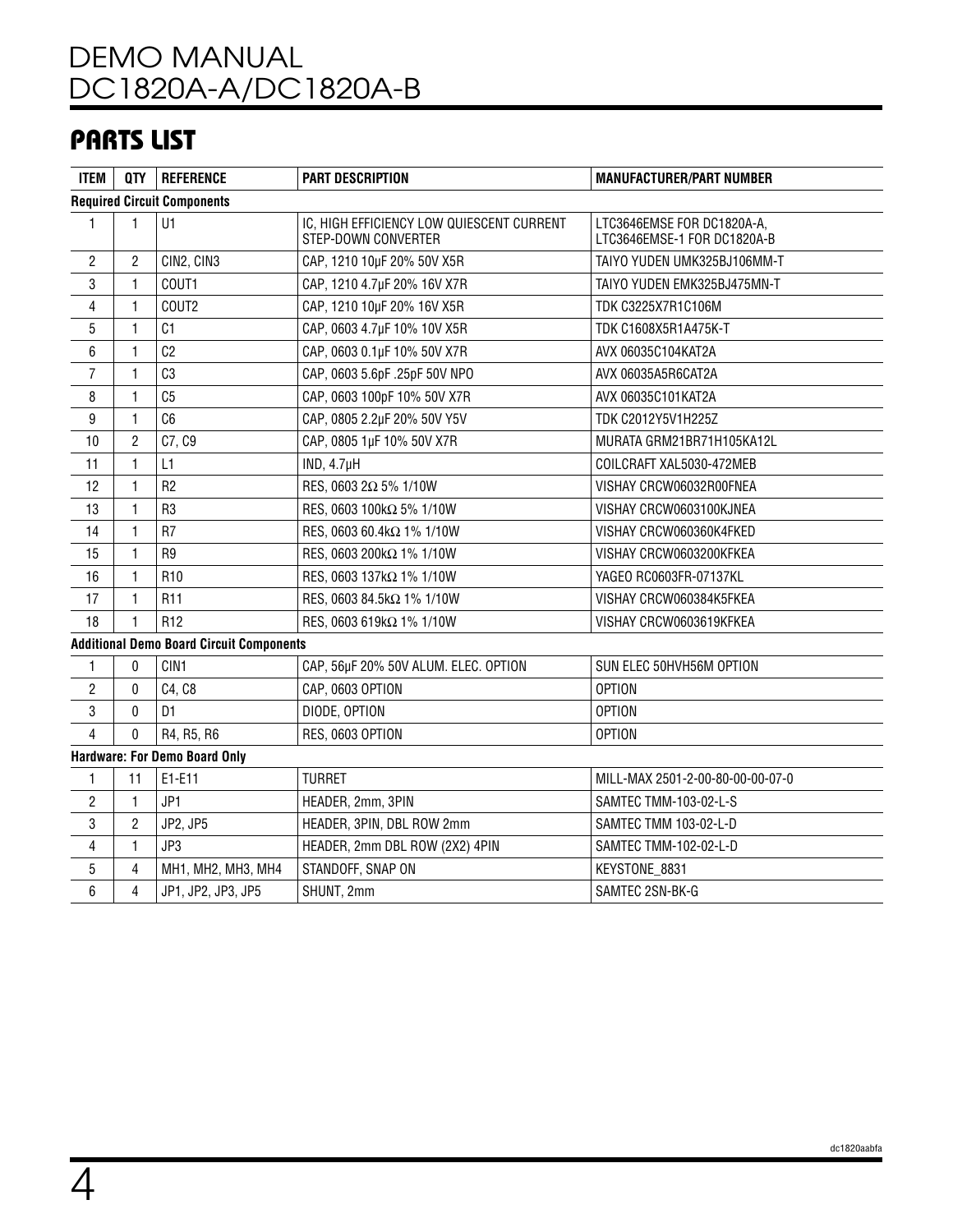SCHEMATIC DIAGRAM



Information furnished by Linear Technology Corporation is believed to be accurate and reliable. However, no responsibility is assumed for its use. Linear Technology Corporation makes no representation that the interconnection of its circuits as described herein will not infringe on existing patent rights.